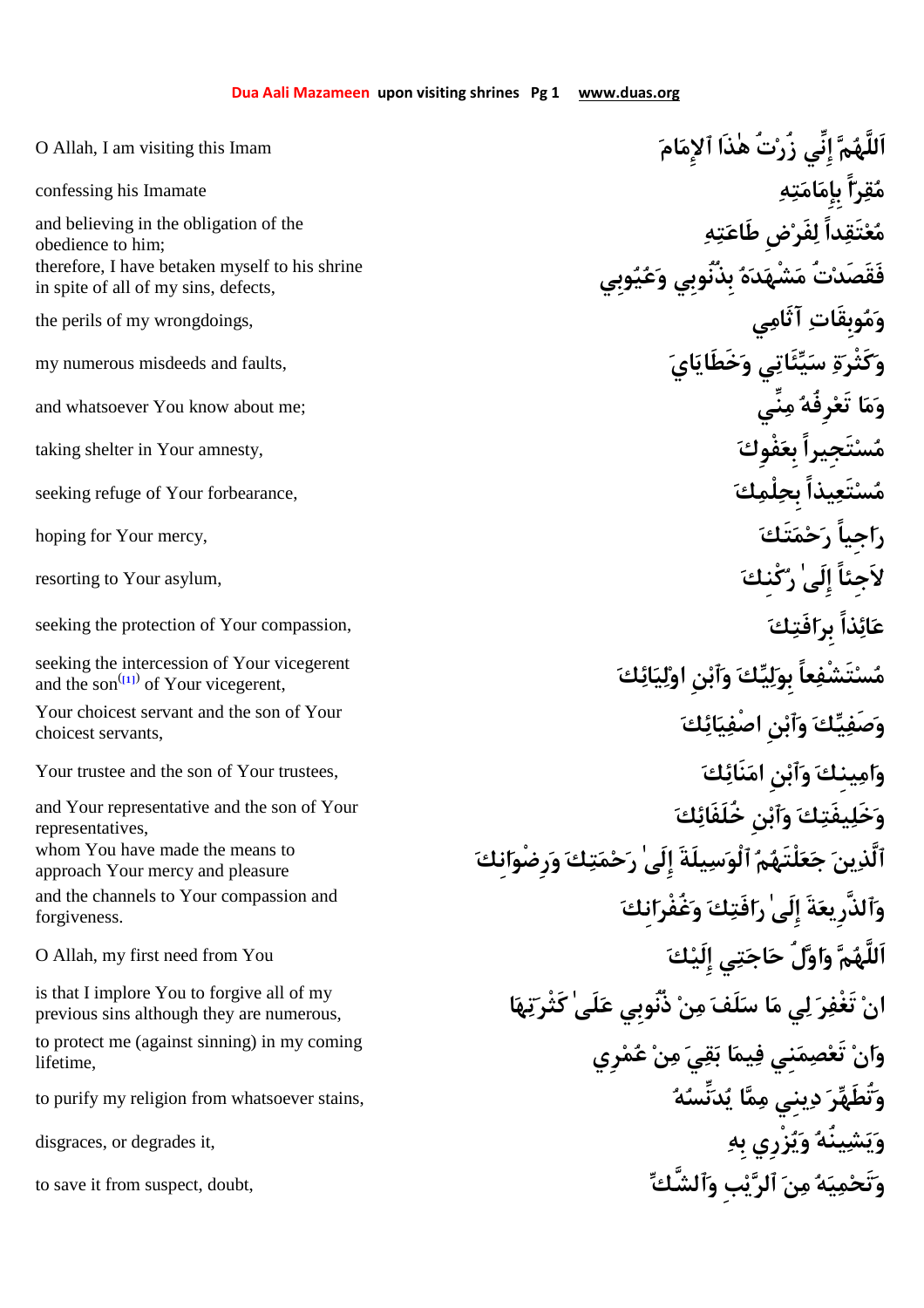You,

on the obedience to them,

obedience to them,

affection for them,

my acting piously towards them.

that from me,

You and acts that You deemed forbidden,

to lead me to perform them as perfect as You have made incumbent upon me and as You have commanded Messenger, Household

corruption, and blasphemy, **كٱلشِّرو ادٱلْفَسو كتطَاع ٰلَىع تَنِيتُثَبو** to make me stand firm on the obedience to to Your Messenger, **كولسر ةطَاعو** and to his Progeny the pure and happy, **ِاءدعٱلس ِاءبٱلنُّج هتيذُرو** may Your blessings be upon them **هِملَيع اتُكصَلَو** as well as Your mercy, peace, and favors, **كَاتُكربو كلاَمسو تُكمحرو هِمتطَاع ٰلَىع تَنِيييحا ام نِييِيتُحو** to make me live as long as You grant me life **هِمتطَاع ٰلَىع تَّنِيما إِذَا يتَنِيتُمو** to make me die, when You decide so, on the and not to erase from my heart my love and<br>affection for them. **article in the set of the set of the set of the set of the set of the set of the set of th** my aversion to their enemies, **هِمائدعا غْضَبو** my companionship of their adherents, and<br>my acting piously towards them. **نِّيم كلٰذ لَتَقْب نا بر اي لُكاساو** I also beseech You, O my Lord, to accept all to endear my worshipping You to myself, **تَكادبع إِلَي ببتُحو** to endue me with perseverance in worship, **اهلَيع ةَاظَبوٱلْمو** to make me active in it, **الَه تُنَشِّطَنِيو كارِمحمو كياصعم إِلَي غِّضَتُبو** to make me loathe acts of disobedience to to take me away from these acts, **انْهع نِيفَعتَدو** to save me against negligence of my prayers, **ياتصَلَو يف يرٱلتَّقْص نِينِّبتُجو وٱلٱِستهانَةَ بِها** ,them belittling and slackening in their performance, **انْهع ياخٱلتَّرو وتُوفِّقَنِي لتَاديتها كَما فَرضْتَ وامرتَ بِه** according to the traditions of Your<br>Messagger **هآلو هلَيع اتُكصَلَو** may Your blessings be upon him and his as well as Your mercy and favors, **كَاتُكربو تُكمحرو**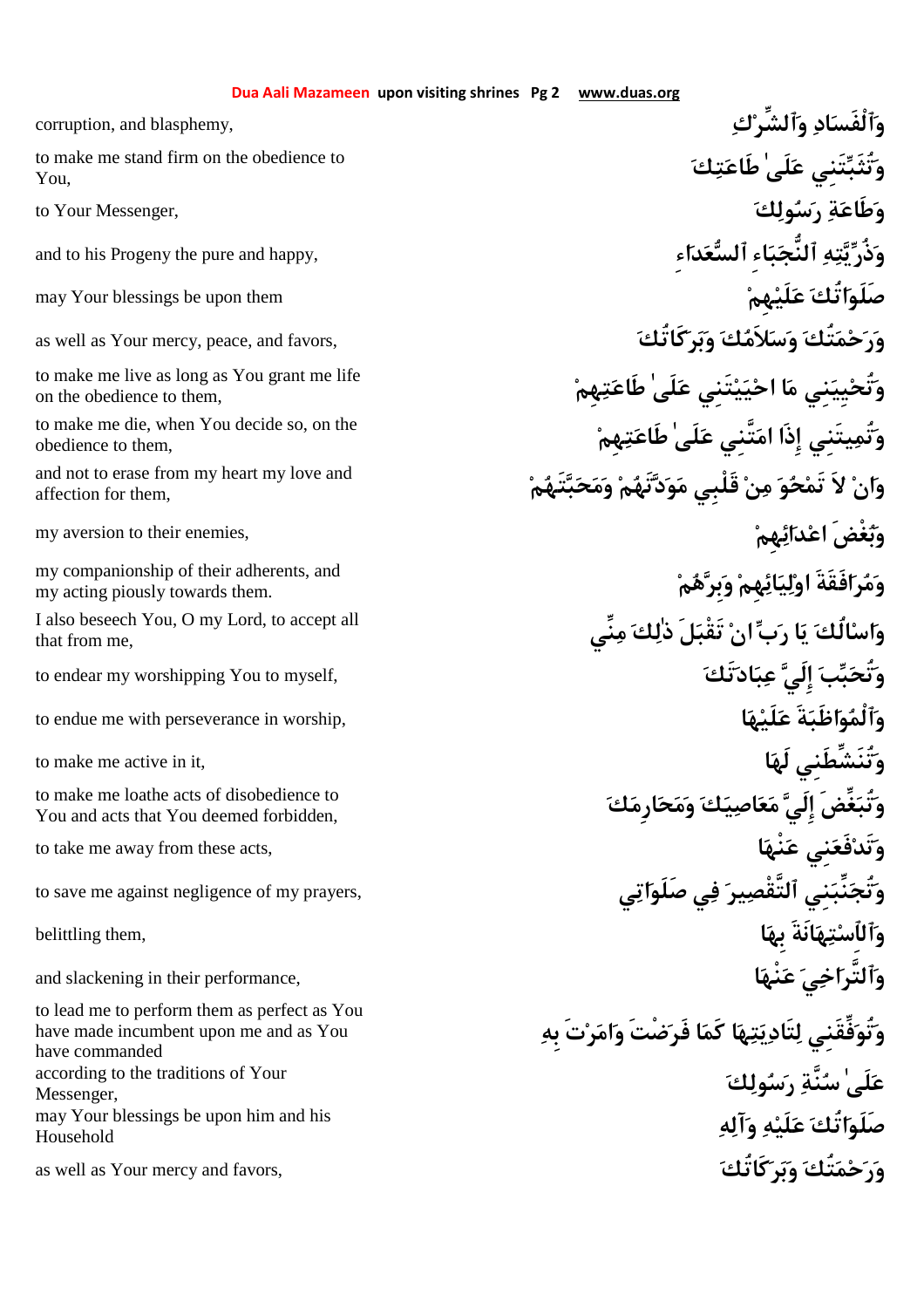rate,

Household of Mu¦ammad,

Do not take me up (i.e. cause me to die) before You bestow upon me with the favor of going on pilgrimage to Your Sacred House

them.

sincere repentance that You accept,

You take me up,

and his Household,

mercy,

You,

that draw me near You,

intimate servants,

with submission and reverence, **خُشُوعاًو خُضُوعاً ٱلزَّكَاة ِيتَاءِلإ رِيصَد حتَشْرو** to expand my breast for defraying the poorgiving alms, **قَاتٱلصَّد ِطَاءإِعو** giving charity, **وفرعٱلْم ذْلِبو** دَأَ لاحْسَنَانِ إِلَىٰ شِيعَةِ آلِ مُحَمَّدِ مِسْلِمَاتِ الْعَيْنِ الْعَيْسَانِ إِلَىٰ شِيعَةِ آلِ مُحَمَّدِ عَلَيْهِمُ ٱلسَّلاَمُ وَمُواسَاتِهِمْ السَّلاَمُ وَمُواسَاتِهِمْ مَسَّلاَم**ُ وَمُواسَاتِهِمْ اللهِ**مَّاتِي هِم **ولاَ تَتَوفَّانِي إِلاَّ بعد ان تَرزُقَنِي حج بيتك ٱلْحرامِ** and to the tomb of Your Prophet **كَنْ رَبَيِّكَ كَنْبَيِّكَ لِيَبْ لاَمٱلس هِملَيع ةمئٱلا ورِقُبو** and the tombs of the Imams, peace be upon **اضَاهتَر نَصُوحاً ةًبتَو بر اي لُكاساو** I also beseech You, O Lord, to grant me a an intention that You praise, **اهدمتَح ةًنِيو** and righteous deed that You admit, **لَهُ تَقْبَلُهُ لَهْتَقْبَلُهُ لَه تَنِيفَّيتَو إِذَا نِيمحتَرو يل رتَغْف ناو** to forgive me and have mercy upon me when to make easy for me the agonies of death, **توٱلْم اتكَرس لَيع نوتُهو هآلو دمحم ةرزُم يف نِيشُرتَحو** to include me with the group of Mu¦ammad peace of Allah be upon him and them, **هِملَيعو هلَيع ٱللَّه اتُصَلَو كتمحبِر نَّةَٱلْج لَنِيختُدو** to allow me to enter Paradise out of Your **كتطَاع يف غَزِيراً يعمد لَعتَجو** to make me shed heavy tears as obeisance to to make my tears always run down in acts<br>that draw me near You **كائيلوا ٰلَىع طُوفاًع قَلْبِيو** to make my heart sympathetic towards Your to save me in this worldly life **انْيٱلد هذٰه يف تَصُونَنِيو** from handicaps, epidemics, **ٱلآفَاتو اتاهٱلْع نم** incurable diseases, **ةيدٱلشَّد اضِرمٱلاو** chronic illnesses, **نَةزْمٱلْم قَامِسٱلاو**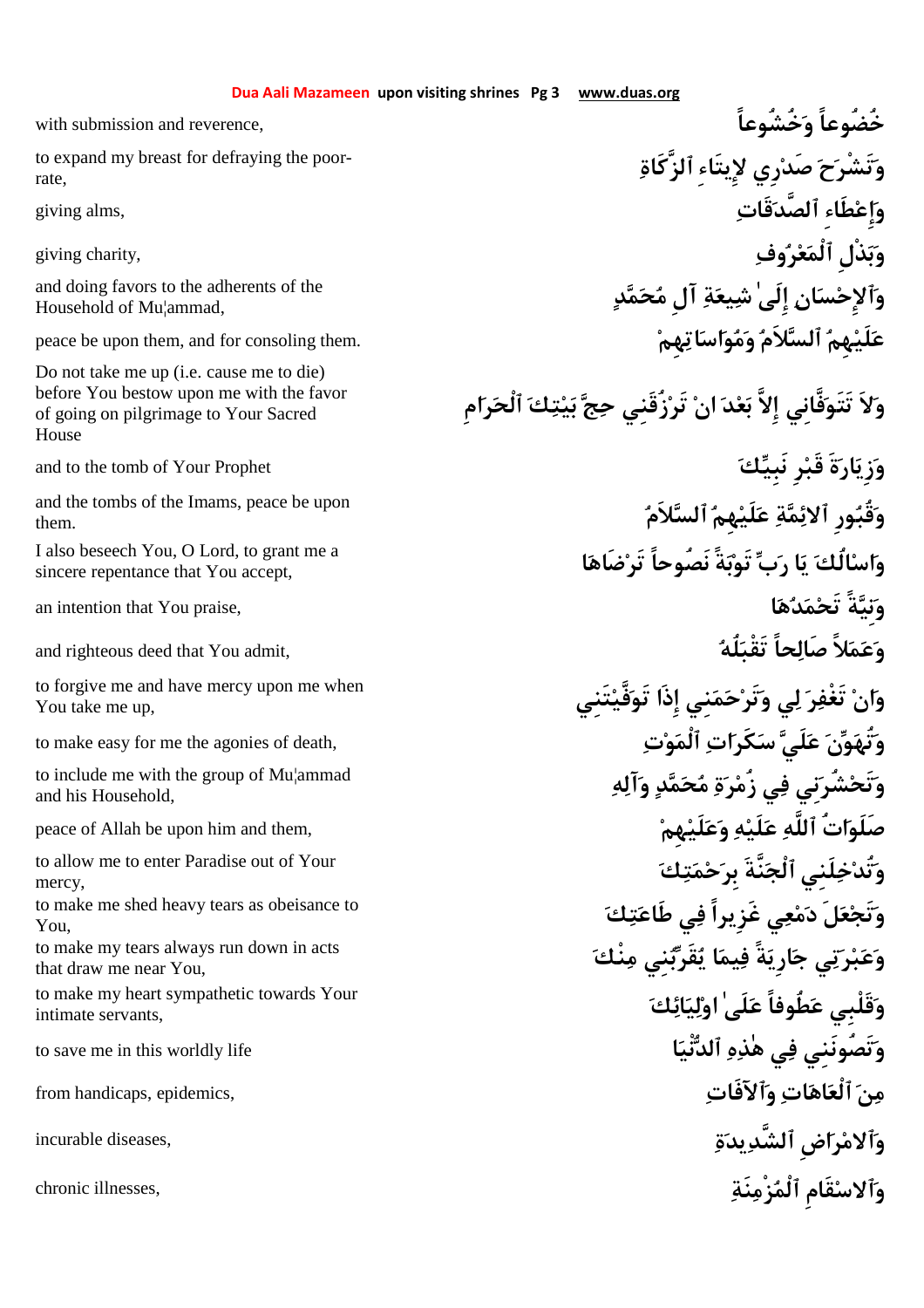## **Dua Aali Mazameen upon visiting shrines Pg 4 www.duas.org**

turn away from the forbidden (acts and things),

You have favored upon me,

You have granted me,

have conferred upon me;

**لْتَنِيخَو ايمف تَزِيدو**] rather, please] increase that which You have authorized me to possess,

much,

sufficient, overwhelming,

**ةنَكَّدٱلْم بِطَالٱلْم نِع كلٰبِذ نِيتُغْنِيو** Through all that, (please) make me dispense with the humiliating appeals

me,

and all sorts of misfortunes and catastrophes. **ثادوٱلْحو ِلاَءٱلْب اعِنْوا يعِمجو امِرٱلْح نِع قَلْبِي تَصْرِفو**] I also beseech You to] cause my heart to make me hate acts of disobedience to You, **كياصعم إِلَي غِّضَتُبو** make me love the legally gotten sustenance **لاَلَالْح إِلَي ببتُحو** open its doors before me, **هابوبا يل تَفْتَحو** make firm my intention and my deeds on it, **هلَيع يلعفو يتنِي تَتُثَبو** extend my lifetime, **رِيمع يف دتَمو** and close the doors of adversaries before me. **نِّيع نِحٱلْم ابوب ا قتُغْلو لَيع بِه نَنْتَم ام نِيلُبتَس لاَو**) Please) do not deprive me of whatsoever **إِلَي بِه نْتَسحا امم ئًاشَي تَرِدتَس لاَو** do not take back from me the graces that **لَيع ابِه تَمنْعا يٱلَّت مٱلنِّع نِّيم تَنْزِع لاَو** do not strip me of the elegances that You expand it many folds for me, **فَةًضَاعم افاًضْعا فَهتُضَاعو** and provide me with fortune that is very **and provide me with fortune that is very واسعاً سائغاً** ,agreeable ,spacious joyful, growing, and satisfactory, **يَقْنَعْةً نَامِياً وَافِياً ياًكَاف ياًاقب زّاًعو** and with dignity that is everlasting and and with prestige that is outgoing and<br>a sucry believe a set of a set of a set of a set of a set of a set of a set of a set of a set of a set of a set and with bounty that is flowing and broad. **ةًامع ابِغَةًس ةًمنِعو** and unreachable sources, **ةبٱلصَّع ارِدوٱلْمو** save me from them with good health **ًٰافىعم انْهم تُخَلِّصَنِيو** as regards my religion, self, sons, **يلَدوو ينَفْسو ينِيد يف تَنِينَحمو تَنِيطَيعا امو** and whatsoever You have given and granted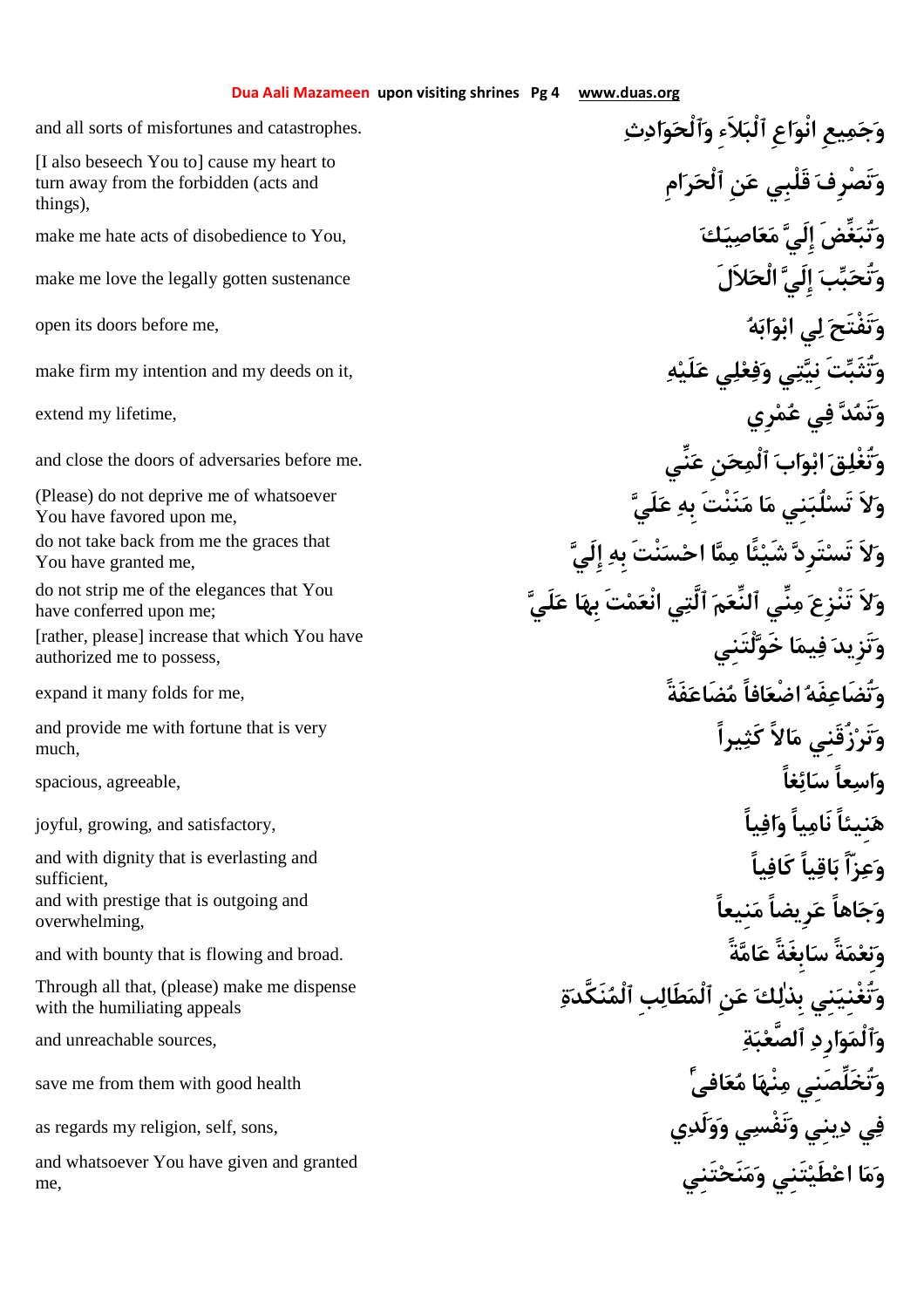disposal,

worldly life and the Hereafter,

make the consequence of my conducts praiseworthy, good, and sound,

stinginess.

Mu¦ammad and the Household of Mu¦ammad and their adherents (Sh¢`ah).

brothers,

Magnanimity.

considered these needs great, small

I thus beseech You in the name of the standing of Mu¦ammad and the Household of Mu¦ammad,

preserve for me my properties **يالم لَيع فَظَتَحو** and whatsoever You have put under my<br>و**َجَمِيع**َ م**َا خَوَلْتَنِي** watch me against the hands of the tyrants, **ةابِربٱلْج يديا نِّيع تَقْبِضَو** take me back to my homeland (safely), **طَنِيو ٰإِلَى نِيدتَرو** e confer upon me the utmost of my hope in my<br>worldly life and the Hereafter. **يَوَتُبَلِّغَنِي نِهَا يَةَ امَلِي فِي دُنْيَايَ وَآخِرَتِي وتَجعلَ عاقبةَ امرِي محمودةً حسنَةً سليمةً** make me broadminded, **رِٱلصَّد يبحر لَنِيعتَجو** well-off, **الِٱلْح عاسو** and well-mannered, **ٱلْخُلُقِ نسح** بَعِيداً مِنَ ٱلْبُخْلِ وَٱلْمَنْعِ الْسَاءِ and take me] away from miserliness, **وٱلنِّفَاقِ وٱلْكذْبِ** ,fabrication ,hypocrisy slander, and perjury. **ٱلزُّورِ لِقَوو تهٱلْبو** وَتُرْسِخَ فِي قَلْبِي مَحَبَّةَ مُحَمَّدٍ وَ**آل مُحَمَّدٍ وَشِيعَتِهِمْ Please] make firm in my heart the love for**<br>Mu¦ammad and the Household of Mu¦ammad **the love for the firm in the love hou** O Lord, guard me, my family, **يلهاو ينَفْس يف بر اي نِيسرتَحو** my properties, my sons, **يلَدوو يالمو انِيإِخْوو يزَانَتح لِهاو** those who are under my custody, my those whom I love, and my offspring **يتيذُرو يتدوم لِهاو كودجو كتمحبِر** in the name of Your mercy and O Allah, these are my needs from You. **كنْدع ياتاجح هذٰه ماَللَّه يشُحو يملُؤل اتُهتَكْثَرٱس قَدو** Out of my meanness and avarice, I have **ةٌيرقح ةٌيرصَغ كنْدع يهو** while in Your view the are insignificantly and they are easy and effortless for You. **ةٌيرسي لَةٌهس كلَيعو فَاسالُك بِجاه محمد وآلِ محمد** peace be upon him and them, in Your view, **كنْدع لاَمٱلس هِملَيعو هلَيع**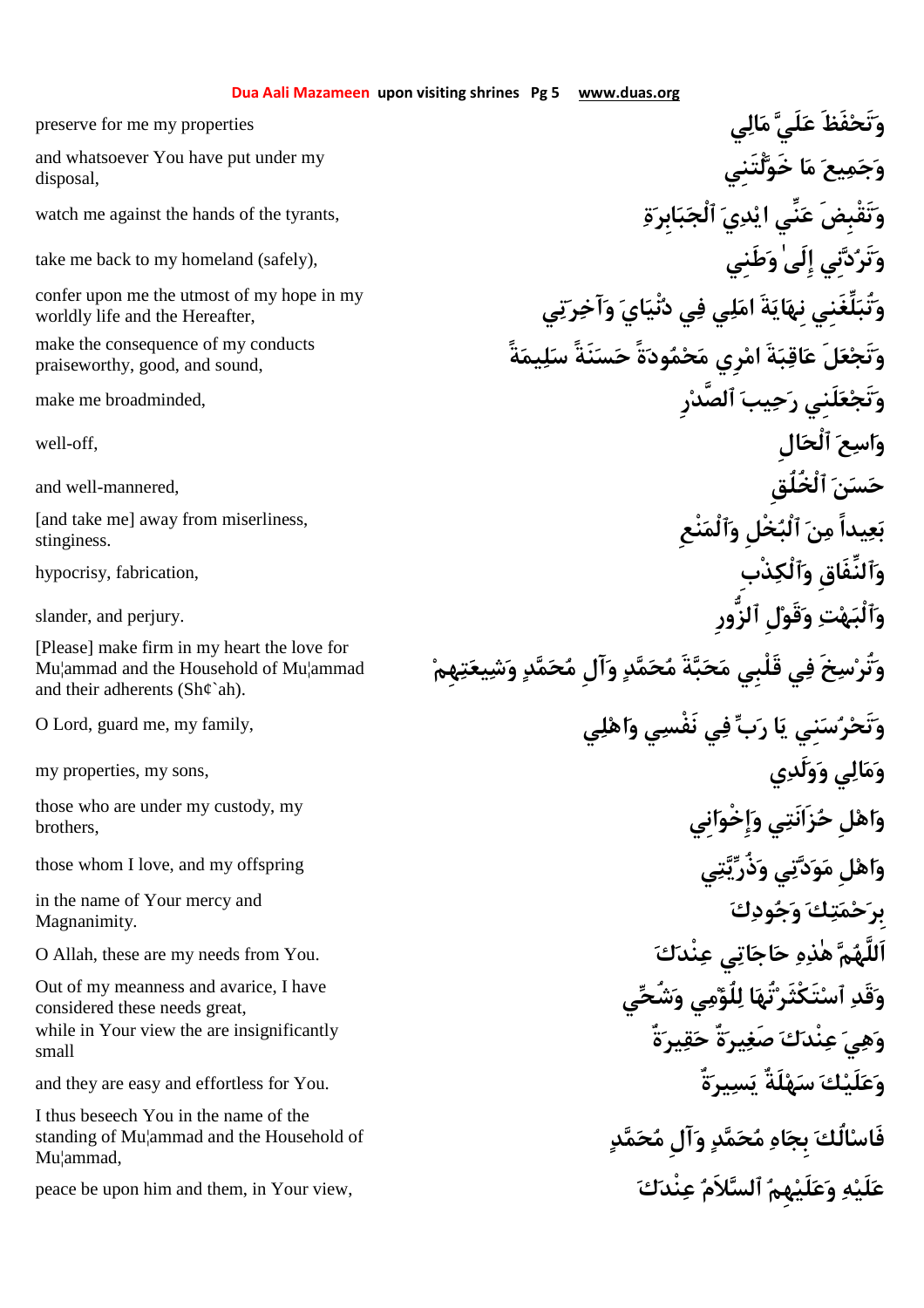in the name of Your duty towards You, **كلَيع قِّهِمبِحو ملَه تَبجوا ابِمو** in the name of what You have made incumbent upon Yourself towards them, **كلسرو كائنْبِيا رِائبِسو** in the name of Your other Prophets and Messengers, **كائيلواو كائيصْفاو** in the name of Your choicest ones and intimate servants **كادبع نم ينخْلَصٱلْم** whom You have selected over others for worshipping You, **ظَمِعٱلا ظَمِعٱلا كمبِٱسو** and in the name of Your Grand, Substantial Name, **اكُلَّه اتَهقَضَي الَم**) I beseech You by all these) to grant me all of my requests, to relieve me through settling them for me, **ابِه فْتَنِيعساو** and not to disappoint nor let me down. **يائجرو يلما بتُخَي لَمو** D Allah, (please) accept the one in this tomb<br>as my interceder before You. as my interceder before You. D my Master! O Allah's vicegerent! O **Allah's vicegerent! O** Allah's trustee! Allah's trustee! **اسالُك ان تَشْفَع لي إِلَىٰ ٱللَّه عزَّ وجلَّ** I beseech you to intercede for me before Allah the Almighty and All-majestic **اكُلِّه اتاجٱلْح هذٰه يف** so that He may approve of and grant me all of my requests in the name of Your Immaculate fathers **رِينٱلطَّاه كائآب قبِح** and in the name of Your well-selected sons. **بِيننْتَجٱلْم كلاَدوا قبِحو هاؤمسا تْستَقَد ٱللَّه نْدع لَك فَإِن** Verily, you enjoy in the view of Allah, sacred be His Names, an honorable standing, **ٱلشَّرِيفَةَ نْزِلَةَٱلْم** a lofty rank, **يلَةَلٱلْج ةَتَبرٱلْمو** and a spacious regard. **رِيضَٱلْع اهٱلْجو كنْدع هجوا وه نم فْتُرع لَو ماَللَّه** O Allah, had I known a person more acceptable in Your view **من هٰذَا ٱلإِمامِ** Imam this than and his immaculate fathers and sons, **رِينٱلطَّاه هِنَاءباو هِاءآب نمو** peace and blessings be upon them, **ٱلصَّلاَةُو لاَمٱلس هِملَيع**

l would have chosen them to be my<br>interceders (before You) interceders (before You)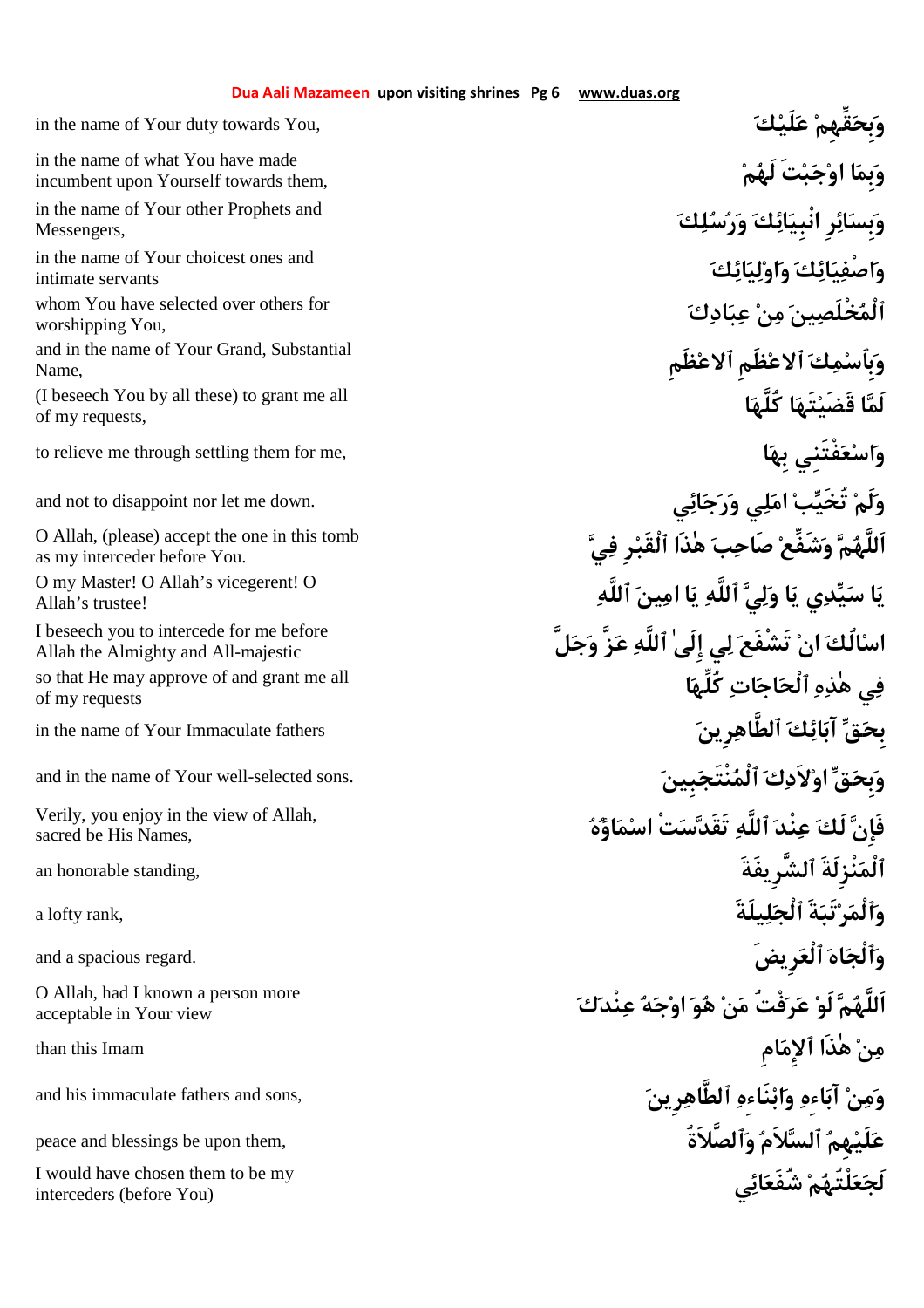|                                                                                                       | Dua Aali Mazameen upon visiting shrines Pg 7<br>www.duas.org |
|-------------------------------------------------------------------------------------------------------|--------------------------------------------------------------|
| and I would have introduced them as means<br>by whom I would put before You my needs<br>and requests. | وَقَدَّمْتُهُمْ امَامَ حَاجَتِي وَطَلِبَاتِي هٰذِهِ          |
| Therefore, (please) hear from me,                                                                     | فَٱسْمَع ۟ مِنِّی                                            |
| respond to me,                                                                                        | وَٱسْتَجبْ لِي                                               |
| and do to me that which You alone are<br>worthy to do.                                                | وَٱفْعَلْ بِي مَا انْتَ اهْلُهُ                              |
| O most merciful of all those who show<br>mercy.                                                       | يَا ارْحَمَ ٱلرَّاحِمِد: َ                                   |
| O Allah, as regards the needs that my<br>requests have not included,                                  | اَللَّهُمَّ وَمَا قَصُرَتْ عَنْهُ مَس                        |
| the things that I am too powerless to do,                                                             | وَعَجَزَتْ عَنْهُ قُوَّنِي                                   |
| and the things that I am not too clever to<br>mention,                                                | وَلَمْ تَبْلُغْهُ فِطْنَتِي                                  |
| among the things that prosper my religion,<br>worldly life, and next life;                            | صَالِح دِينى وَدُنْيَايَ وَآخِرَتِي                          |
| (please) confer upon me with these,                                                                   | فَٱمْنُنْ بِهِ عَلَىَّ                                       |
| protect me, guard me,                                                                                 | وَٱحْفَظَنى وَٱحْرُسْنى                                      |
| bestow upon me (with Your favors), and<br>forgive me.                                                 | وَهَبْ لِي وَأَغْفِرْ لِي                                    |
| As for any one who intends evil or<br>wickedness to me,                                               | وَمَنْ ارَادَنِي بِسُوءِ اوْ مَكْرُوهِ                       |
| such as a rebellious devil,                                                                           | مِنْ شَيْطَانٍ مَرِيدٍ                                       |
| a tyrant ruler,                                                                                       | اوْ سُلْطَانِ عَنِيدٍ                                        |
| a dissident miscreant,                                                                                | اوْ مُخَالِفٍ فِي دِينٍ                                      |
| a rival in a worldly affair,                                                                          | اوْ مُنَازِعٍ فِى دُنْيَا                                    |
| one who envies me for a grace,                                                                        | <b>µِ عَلَى َّنغْمَةً</b>                                    |
| an unjust individual, or a despot;                                                                    |                                                              |
| then (please) make their hands too short to<br>catch me,                                              |                                                              |
| take away their plots against me,                                                                     |                                                              |
| preoccupy them against me with their own<br>affairs,                                                  |                                                              |
| save me from their evils                                                                              |                                                              |
| and the evils of their followers and devils,                                                          | وَشَدَّ اتْبَاعِهِ وَشَ                                      |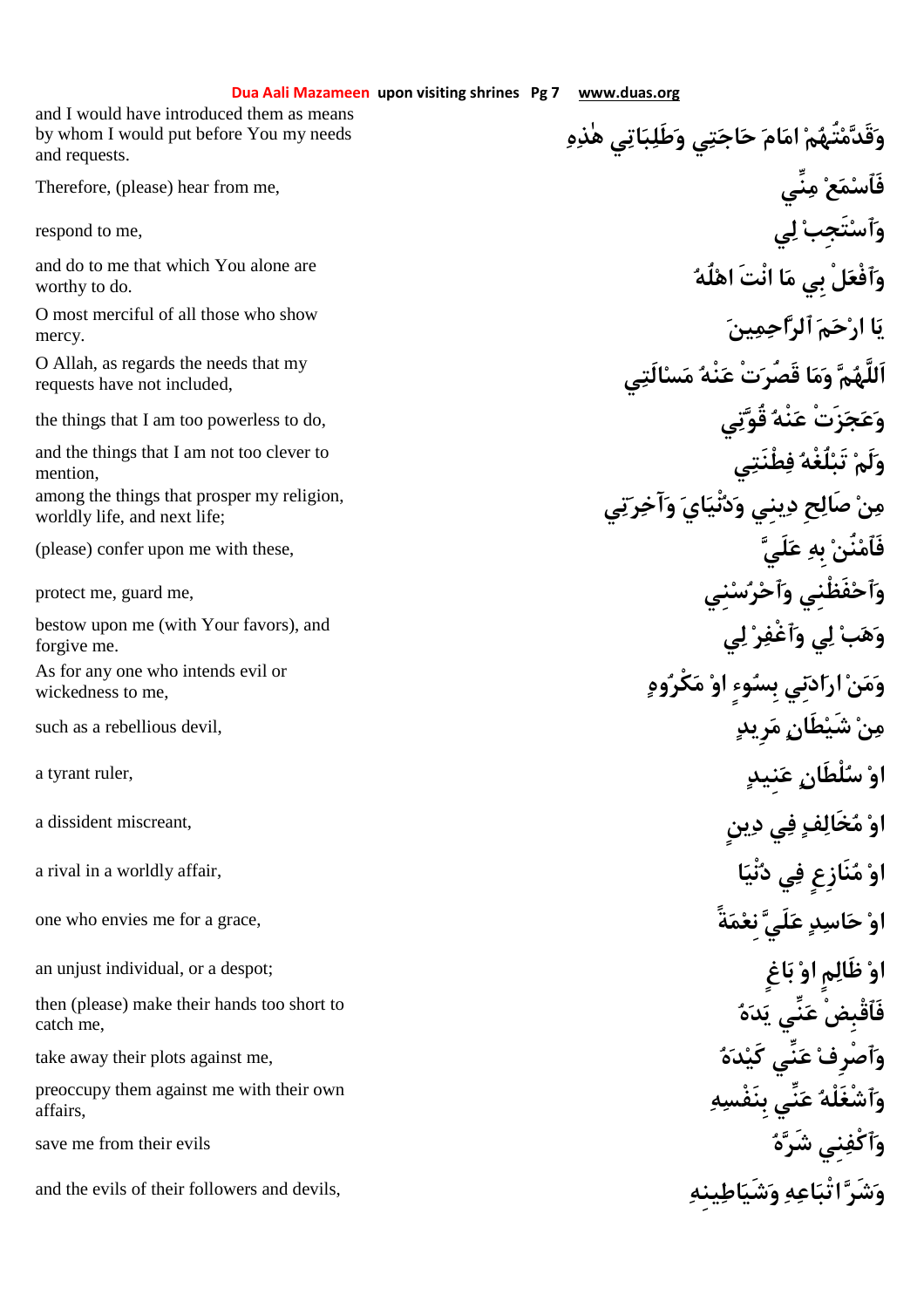## **Dua Aali Mazameen upon visiting shrines Pg 8 www.duas.org**

**بِي فحجيو نِيضُري ام كُلِّ نم نِيجِراو** stand by me against whatsoever may harm and do injustice to me,

Household of Mu¦ammad

the earth),

**راًخَي نِيلَّمع نم يعِمجلو** all those who have ever taught me an item of decency,

and those who have received from me an item of knowledge.

best supplications to You and in my (ritual) pilgrimages to the shrine<br>
of Your Argument and Your vicegerent: of Your Argument and Your vicegerent;

supplications,

**ينماحٱلر محرا اي كتمحبِر** in the name of Your mercy, O most merciful of all those who show mercy.

and (please) grant me the entire goodness **كُلِّه رِٱلْخَي يعمج نِيطعاو** whether I know or I do not. **لَمعا لاَ اممو لَمعا امم** دَمَمَّة آ**للَّهُمَّ صَلِّ عَلَى ٰمُحَمَّدِ وَآل مُحَمَّدٍ** وَآل مُحَمَّدٍ وَآل مُحَمَّدٍ وَآل مُحَمَّدٍ وَآل مُحَمَّدٍ and forgive me, my parents, **يدالولو يل رٱغْفو** my brothers, my sisters, **ياتخَواو انِيخْوِلإو** my (paternal) uncles, my (paternal) aunts, **ياتمعو ياممعاو** my (maternal) uncles, my (maternal) aunts, **يخَالاَتو يالخْواو** my forefathers, my foremothers, **ياتدجو ياددجاو** their descendants, their offspring, **ارِيهِمذَرو مهلاَدواو** my spouse(s), my offspring, **ياتيذُرو اجِيزْواو** my relatives, my friends, **يقَائصْداو يائقْرِباو** my neighbors, my brothers-in-faith **يَكْفُو انِي فِيكْ** يَجْمِعُو انِي مِنْ الله عَليه وَ يَكْفُو انِي الله عَ **بِٱلْغَرو قِٱلشَّر لِها نم** from the people of the east and the west (of all those whom I love **يتدوم لِها يعِمجلو** among the believing men and women, **نَاتمؤٱلْمو نِينمؤٱلْم نم** be they alive or dead, **اتومٱلاو منْهم ِاءيحٱلا او تَعلَّم منِّي علْماً** O Allah, make all these have a share in my<br>best supplications to You **هِمتيعدا حِصَال يف شْرِكْنِياو** make me have a share in the best of their